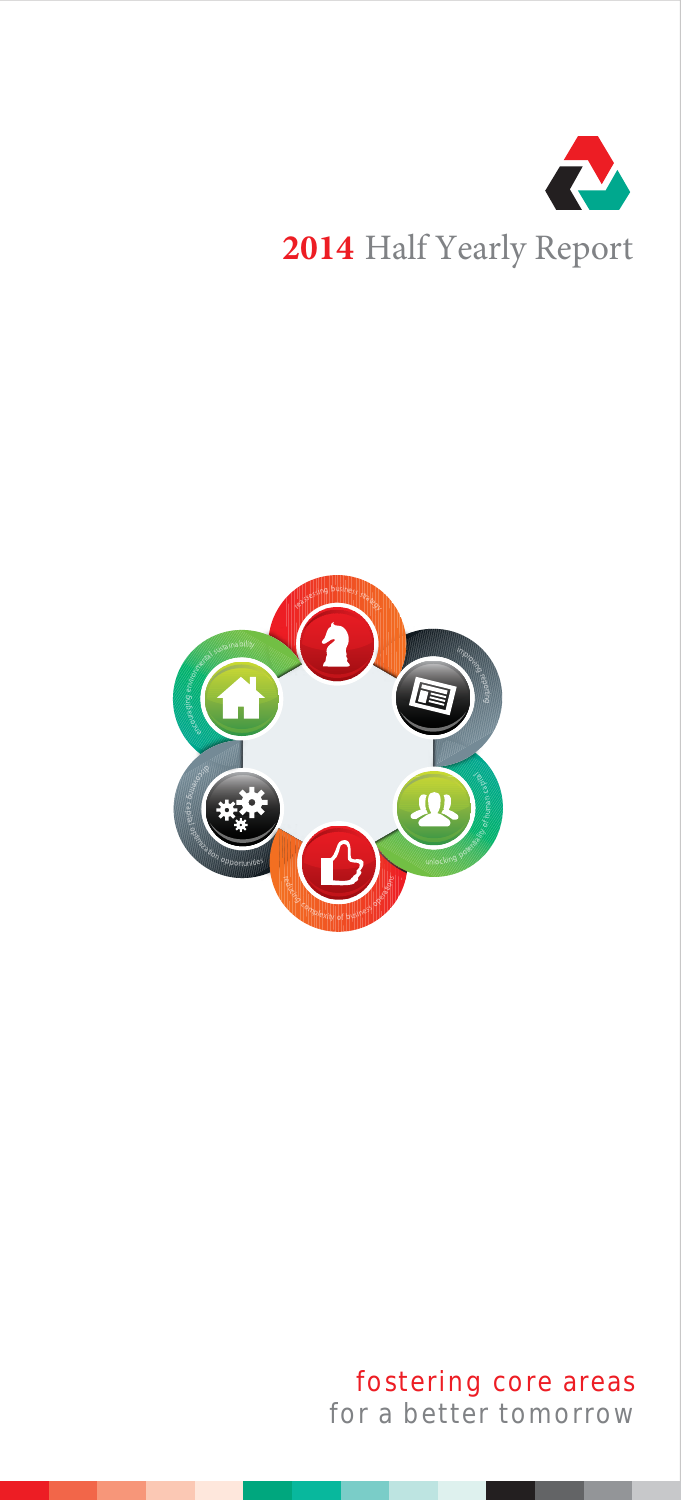### Dear Shareholders,

In compliance with Rule 13 of Securities and Exchange Rules 1987, we are pleased to present the un-audited consolidated half-yearly Financial Statements of Prime Finance & Investment Limited as at and for the half-year ended on June 30, 2014.

The Details of the following financials will be available in the website of the Company at: www.primefinancebd.com.

Thank you for your continued support and confidence on us.

sd/- Asad Khan Managing Director

| <b>Consolidated Balance Sheet</b><br>as at 30 June 2014                                             | 30 June 2014   | (Figures in Taka)<br>31 December 2013 |
|-----------------------------------------------------------------------------------------------------|----------------|---------------------------------------|
|                                                                                                     | (Un-audited)   |                                       |
| <b>PROPERTY AND ASSETS</b><br>Cash                                                                  |                |                                       |
| In hand (including foreign currencies)                                                              | 55,000         | 45,000                                |
| Balance with Bangladesh Bank and its agent bank (including foreign currencies)<br><b>Total cash</b> | 138,973,177    | 117,852,644                           |
|                                                                                                     | 139,028,177    | 117,897,644                           |
| Balance with other banks and financial institutions                                                 |                |                                       |
| In Bangladesh<br>Outside Bangladesh                                                                 | 563,932,542    | 500,200,526                           |
| <b>Total balance with other banks and financial institutions</b>                                    | 563,932,542    | 500,200,526                           |
| Money at call and on short notice                                                                   |                |                                       |
| <b>Investments</b>                                                                                  |                |                                       |
| Government                                                                                          |                |                                       |
| Others                                                                                              | 1,065,231,503  | 967,560,066                           |
| <b>Total investments</b>                                                                            | 1,065,231,503  | 967,560,066                           |
| Loans, advances and leases                                                                          |                |                                       |
| Loans, advances and leases etc.<br>Bills purchased and discounted                                   | 12,980,947,846 | 12,901,715,481                        |
| <b>Total loans, advances and leases</b>                                                             | 12,980,947,846 | 12,901,715,481                        |
| Fixed assets including premises, furniture and fixtures                                             | 338,092,349    | 325,235,741                           |
| <b>Other assets</b>                                                                                 | 2,976,077,868  | 2,527,205,504                         |
| Non banking assets                                                                                  |                |                                       |
| <b>Total assets</b>                                                                                 | 18,063,310,285 | 17,339,814,963                        |
| <b>LIABILITIES AND CAPITAL</b>                                                                      |                |                                       |
| <b>Liabilities</b>                                                                                  |                |                                       |
| Borrowings from other banks, financial institutions and agents                                      | 2,553,188,596  | 2,865,064,682                         |
| <b>Deposits and other accounts</b>                                                                  |                |                                       |
| Current and other accounts                                                                          |                |                                       |
| Bills payable<br>Savings account                                                                    |                |                                       |
| Term deposits                                                                                       | 7,759,437,376  | 6,770,963,595                         |
| Bearer certificates of deposit                                                                      |                |                                       |
| Other deposits                                                                                      |                |                                       |
| <b>Total deposits and other accounts</b>                                                            | 7,759,437,377  | 6,770,963,595                         |
| <b>Other liabilities</b>                                                                            | 2,742,526,744  | 2,453,950,050                         |
| <b>Total liabilities</b>                                                                            | 13,055,152,717 | 12,089,978,327                        |
| Capital/shareholders' equity                                                                        |                |                                       |
| Paid up capital                                                                                     | 2,729,164,830  | 2,729,164,830                         |
| Statutory reserve                                                                                   | 851,649,949    | 851,649,949                           |
| Other reserve                                                                                       |                |                                       |
| Share money deposit                                                                                 |                |                                       |
| Retained earnings                                                                                   | 396,697,243    | 668,214,189                           |
| Revaluation reserve                                                                                 | 221,943,750    | 221,943,750                           |
| Non-controlling interest                                                                            | 808,701,796    | 778,863,918                           |
| <b>Total shareholders' equity</b>                                                                   | 5,008,157,568  | 5,249,836,637                         |
| <b>Total liabilities and shareholders' equity</b>                                                   | 18,063,310,285 | 17,339,814,963                        |
|                                                                                                     |                |                                       |
| <b>OFF-BALANCE SHEET ITEMS</b>                                                                      |                |                                       |
| Contingent liabilities                                                                              |                |                                       |

| Contingent liabilities                                                |  |
|-----------------------------------------------------------------------|--|
| Other commitments                                                     |  |
| <b>Total off-Balance Sheet items including contingent liabilities</b> |  |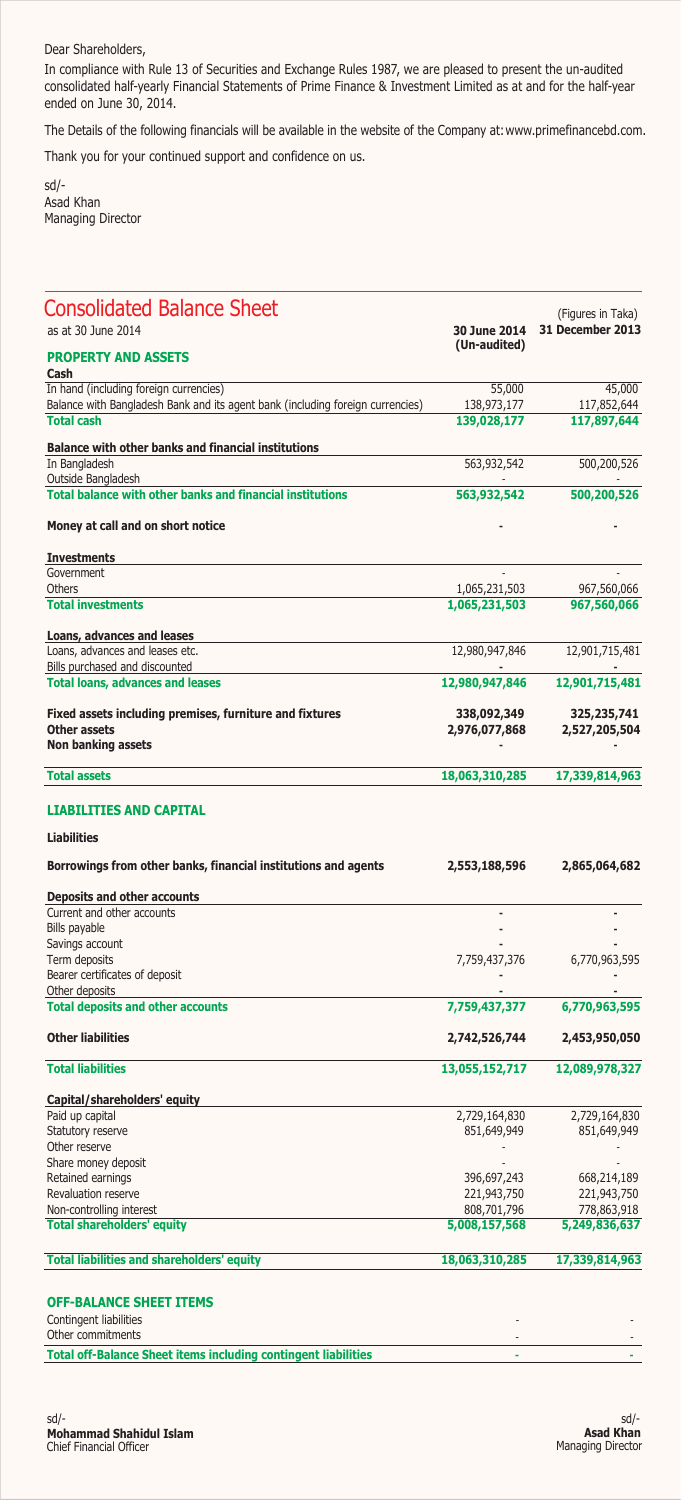# Consolidated Profit and Loss Account (Un-audited)

|                                                                                                                                         | for the half year<br>ended 30 June    |                                            | for the 2nd quarter<br>ended 30 June   |                                                |  |
|-----------------------------------------------------------------------------------------------------------------------------------------|---------------------------------------|--------------------------------------------|----------------------------------------|------------------------------------------------|--|
| (Figures in Taka)                                                                                                                       | 2014                                  | 2013                                       | 2014                                   | 2013                                           |  |
| Interest income                                                                                                                         | 916,990,714                           | 886,951,178                                | 507,473,388                            | 441,081,990                                    |  |
| Interest paid on deposits, borrowings, etc.                                                                                             | (693, 838, 463)                       | (715,888,993)                              | (354, 112, 979)                        | (396, 268, 524)                                |  |
| <b>Net interest income</b>                                                                                                              | 223, 152, 251                         | 171,062,186                                | 153,360,409                            | 44,813,467                                     |  |
| Investment income                                                                                                                       | 84,125,780                            | 28,903,100                                 | 37,151,571                             | 5,120,820                                      |  |
| Fees, commission, exchange and brokerage                                                                                                | 45,097,007                            | 49,481,926                                 | 23,729,981                             | 22,643,383                                     |  |
| Other operating income                                                                                                                  | 72,707,637                            | 119,622,028                                | 13,119,469                             | 65,482,520                                     |  |
| <b>Other operating income</b>                                                                                                           | 201,930,423                           | 198,007,054                                | 74,001,020                             | 93,246,723                                     |  |
| <b>Total operating income (A)</b>                                                                                                       | 425,082,674                           | 369,069,240                                | 227,361,430                            | 138,060,190                                    |  |
| Salaries and other employee benefits                                                                                                    | 86,172,799                            | 89,276,129                                 | 30,416,513                             | 36,107,915                                     |  |
| Rent, taxes, insurance, electricity etc.                                                                                                | 19,304,908                            | 7,431,266                                  | 12,220,211                             | 4,575,242                                      |  |
| Legal expenses                                                                                                                          | 432,177                               | 2,313,291                                  | 223,172                                | 851,166                                        |  |
| Postage, stamp, telecommunication etc.                                                                                                  | 1,897,608                             | 1,309,787                                  | 1,110,754                              | 881,018                                        |  |
| Stationery, printing, advertisements etc.                                                                                               | 7,038,499                             | 6,529,609                                  | 4,796,586                              | 5,348,998                                      |  |
| Managing Director's salary and fees                                                                                                     | 6,250,000                             | 4,800,000                                  | 3,550,000                              | 2,400,000                                      |  |
| Directors' fees                                                                                                                         | 640,000                               | 710,000                                    | 445,000                                | 370,000                                        |  |
| Auditors' fees                                                                                                                          | 28,750                                | 28,750                                     | 14,375                                 | 14,375                                         |  |
| Depreciation and repair of assets                                                                                                       | 5,533,511                             | 4,523,561                                  | 3,018,335                              | 2,298,355                                      |  |
| Other expenses                                                                                                                          | 9,392,086                             | 12,098,530                                 | 3,745,115                              | 8,265,215                                      |  |
| <b>Total operating expenses (B)</b>                                                                                                     | 136,690,338                           | 129,020,922                                | 59,540,061                             | 61,112,283                                     |  |
| <b>Profit before provision (C=A-B)</b>                                                                                                  | 288,392,337                           | 240,048,318                                | 167,821,369                            | 76,947,907                                     |  |
| Provision for loans, advances and leases<br>General provision<br>Specific provision<br>Provision for diminution in value of investments | 3,724,012<br>21,837,608<br>25,895,921 | (34, 977, 811)<br>97,891,331<br>14,863,525 | 9,359,470<br>3,602,151<br>21,321,501   | (30, 973, 960)<br>84,833,416<br>(70, 453, 740) |  |
| Other provisions<br><b>Total provision (D)</b>                                                                                          | 51,457,541                            | 77,777,044                                 | 34,283,121                             | (16, 594, 285)                                 |  |
| Profit before tax (C-D)                                                                                                                 | 236,934,796                           | 162,271,274                                | 133,538,247                            | 93,542,192                                     |  |
|                                                                                                                                         |                                       |                                            |                                        |                                                |  |
| <b>Provision for tax</b>                                                                                                                |                                       |                                            |                                        |                                                |  |
| Current<br>Deferred                                                                                                                     | 69,239,139                            | 61,793,385<br>$\blacksquare$               | 43,060,852<br>$\overline{\phantom{a}}$ | 27,534,844<br>$\overline{\phantom{a}}$         |  |
| <b>Total provision for tax</b>                                                                                                          | 69,239,139                            | 61,793,385                                 | 43,060,852                             | 27,534,844                                     |  |
| Net profit after tax                                                                                                                    | 167,695,657                           | 100,477,889                                | 90,477,395                             | 66,007,348                                     |  |
|                                                                                                                                         |                                       |                                            |                                        |                                                |  |
| Attributable to                                                                                                                         |                                       |                                            |                                        |                                                |  |
| Shareholders of the company                                                                                                             | 137,857,779                           | 76,290,143                                 | 74,641,016                             | 54,511,393                                     |  |
| Non-controlling interest<br><b>Retained surplus</b>                                                                                     | 29,837,878<br>167,695,657             | 24,187,746<br>100,477,889                  | 15,836,380<br>90,477,395               | 11,495,955<br>66,007,348                       |  |
| <b>Appropriations</b>                                                                                                                   |                                       |                                            |                                        |                                                |  |
|                                                                                                                                         |                                       |                                            |                                        |                                                |  |
| Statutory reserve<br>General reserve                                                                                                    |                                       |                                            |                                        |                                                |  |
| Proposed cash dividend                                                                                                                  |                                       |                                            |                                        |                                                |  |
| Proposed stock dividend                                                                                                                 |                                       |                                            |                                        |                                                |  |
| <b>Retained surplus</b>                                                                                                                 | 167,695,657                           | 100,477,889                                | 90,477,395                             | 66,007,348                                     |  |
| <b>Earnings per share</b>                                                                                                               | 0.51                                  | 0.28                                       | 0.27                                   | 0.20                                           |  |
| <b>No. of outstanding shares</b>                                                                                                        | 272,916,483                           | 272,916,483                                | 272,916,483                            | 272,916,483                                    |  |
|                                                                                                                                         |                                       |                                            |                                        |                                                |  |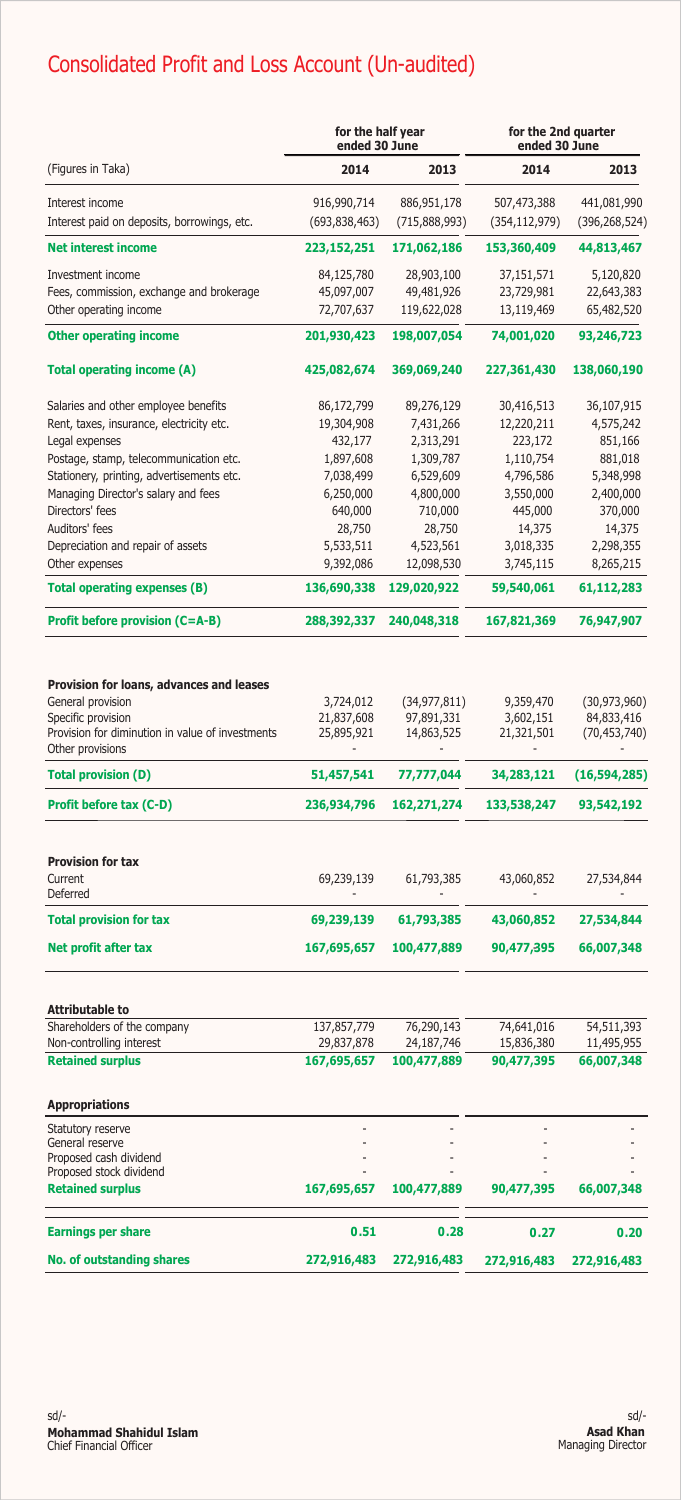### Consolidated Statement of Changes in Equity (Un-audited)

for the half year ended 30 June 2014

| (Figures in Taka)                | Paid up<br>capital | <b>Statutory</b><br>reserve | <b>Revaluation</b><br>reserve | <b>Retained</b><br>earnings | <b>Non-controlling</b><br>interest | <b>Total</b>    |
|----------------------------------|--------------------|-----------------------------|-------------------------------|-----------------------------|------------------------------------|-----------------|
| Balance as at 1 January 2014     | 2,729,164,830      | 851,649,949                 | 221,943,750                   | 668,214,189                 | 778,863,918                        | 5,249,836,636   |
| Changes during the period        |                    |                             |                               |                             |                                    |                 |
| Net profit for the period (2014) |                    |                             |                               | 137,857,779                 | 29,837,878                         | 167,695,657     |
| Transfer to statutory reserve    |                    | $\overline{\phantom{0}}$    |                               |                             |                                    |                 |
| Issue of bonus share             |                    |                             |                               | $\overline{\phantom{0}}$    | $\overline{\phantom{0}}$           |                 |
| Payment of cash dividend (2013)  |                    |                             |                               | (409, 374, 725)             |                                    | (409, 374, 725) |
| Balance as at 30 June 2014       | 2,729,164,830      | 851,649,949                 | 221,943,750                   | 396,697,243                 | 808,701,796                        | 5,008,157,568   |

| Balance as at 1 January 2013     | 2,274,304,030 | 813,352,812 | 221,943,750 | 1,089,800,363            | 707.186.264              | 5,106,587,219   |
|----------------------------------|---------------|-------------|-------------|--------------------------|--------------------------|-----------------|
| Changes during the period        |               |             |             |                          |                          |                 |
| Net profit for the period (2013) |               | -           |             | 76,290,143               | 24,187,746               | 100,477,888     |
| Transfer to statutory reserve    |               |             |             | $\overline{\phantom{0}}$ | $\overline{\phantom{0}}$ |                 |
| Issue of bonus share (2012)      | 454,860,800   |             |             | (454,860,800)            |                          |                 |
| Payment of cash dividend (2012)  |               |             |             | (227, 430, 403)          |                          | (227, 430, 403) |
| Balance as at 30 June 2013       | 2,729,164,830 | 813,352,812 | 221,943,750 | 483,799,303              | 731,374,010              | 4,979,634,704   |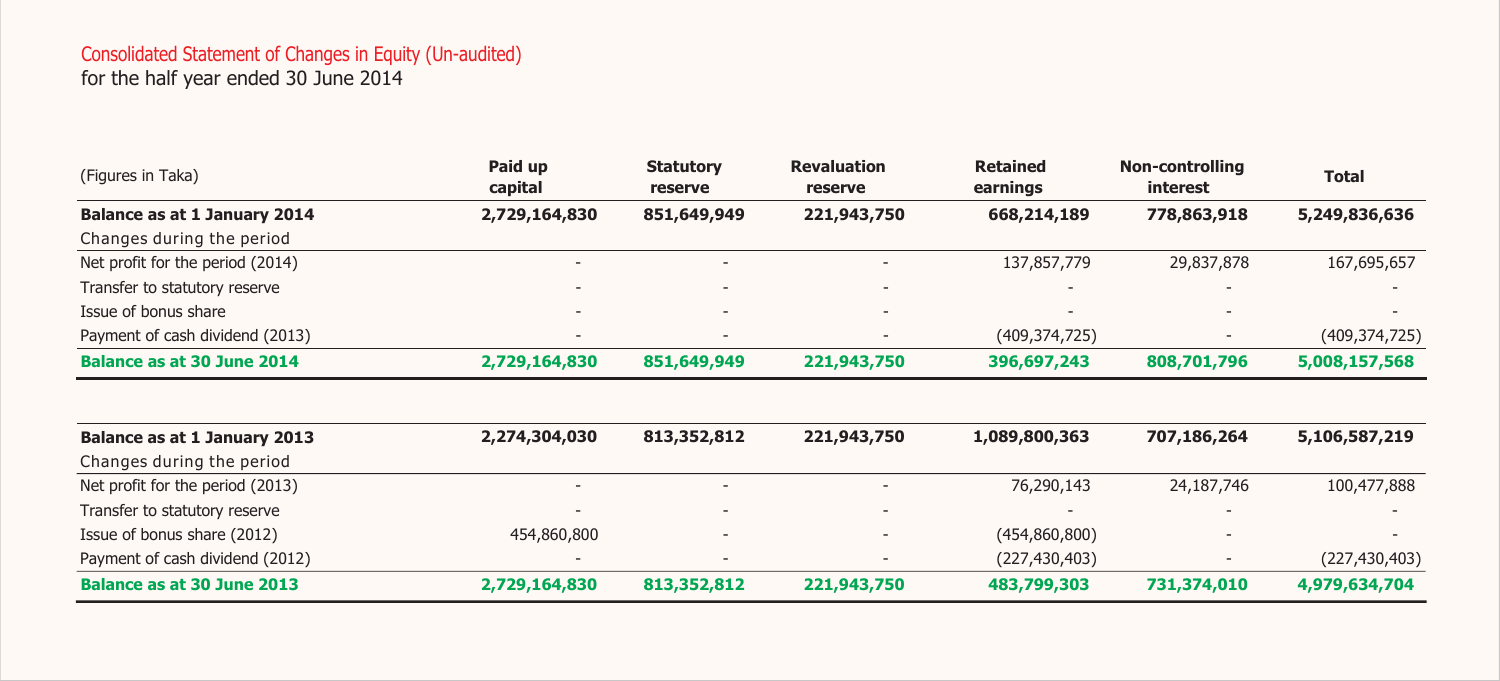# Consolidated Cash Flow Statement (Un-audited)

for the half year ended 30 June

|                                                                        |                 | (Figures in Taka) |
|------------------------------------------------------------------------|-----------------|-------------------|
|                                                                        | 2014            | 2013              |
| A) OPERATING ACTIVITIES                                                |                 |                   |
| Interest receipts                                                      | 999,241,271     | 790,540,781       |
| Interest payments                                                      | (713, 557, 795) | (631, 835, 843)   |
| Fees and commission receipts                                           | 5,630,127       | 65,085,178        |
| Dividend receipts                                                      | 5,209,855       | 23,172,250        |
| Capital gain from sale of listed shares                                | 53,962,530      | 13,952,179        |
| Cash payments to employees                                             | (55,309,905)    | (57,057,486)      |
| Cash payment to suppliers and management expenses                      | (76, 846, 229)  | (55, 422, 391)    |
| Income taxes paid                                                      | (84, 741, 240)  | (225, 940, 169)   |
| Receipts from other operating activities                               | 98,844,501      | 254,041,702       |
| Payments for other operating activities                                | (5, 180, 918)   | (84, 396, 927)    |
| Cash generated before changes in operating assets and liabilities      | 227,252,197     | 92,139,275        |
| Increase/(decrease) in operating assets and liabilities                |                 |                   |
| Net loans and advances to customers                                    | (381, 503, 503) | (628, 705, 368)   |
| Net loans and deposits from banks and other depositors                 | 280,213,956     | 550,938,161       |
| Cash generated from operating assets and liabilities                   | (101, 289, 548) | (77, 767, 207)    |
| Net cash from operating activities                                     | 125,962,649     | 14,372,068        |
| <b>B) INVESTING ACTIVITIES</b>                                         |                 |                   |
| Acquisition of property, plant and equipment                           | (18, 490, 083)  | (10, 331, 097)    |
| Advance for purchase of fixed assets                                   | (10, 869, 388)  |                   |
| Sale of invested securities                                            | 615,495,714     | 482,889,733       |
| Investment in securities                                               | (685, 595, 853) | (99,750,000)      |
| Investment in PFI Securities Ltd.                                      |                 | (351, 113, 712)   |
| <b>Net cash from investing activities</b>                              | (99, 459, 610)  | 21,694,924        |
| C) FINANCING ACTIVITIES                                                |                 |                   |
| Cash dividend paid                                                     | (409, 374, 725) | (227, 430, 403)   |
| Net receipt/ (payment) for loan                                        | 467,734,235     | 95,487,186        |
| <b>Net cash from financing activities</b>                              | 58,359,510      | (131, 943, 217)   |
|                                                                        |                 |                   |
| D) Net increase/ (decrease) in cash and cash equivalents $(A + B + C)$ | 84,862,549      | (95, 876, 225)    |
| E) Effects of exchange rate changes on cash and cash equivalents       |                 |                   |
| F) Cash and cash equivalents at beginning of the period                | 618,098,170     | 985,423,107       |
| G) Cash and cash equivalents at end of the period (D+E+F)              | 702,960,719     | 889,546,882       |
| Cash and cash equivalents represents                                   |                 |                   |
| Cash in hand                                                           | 55,000          | 45,000            |
| Balance with Bangladesh Bank and its agent bank                        | 138,973,177     | 89,068,451        |
| Balance with other banks and financial institutions                    | 563,932,542     | 800,433,431       |

**Total Cash and cash equivalents 702,960,719 889,546,882**